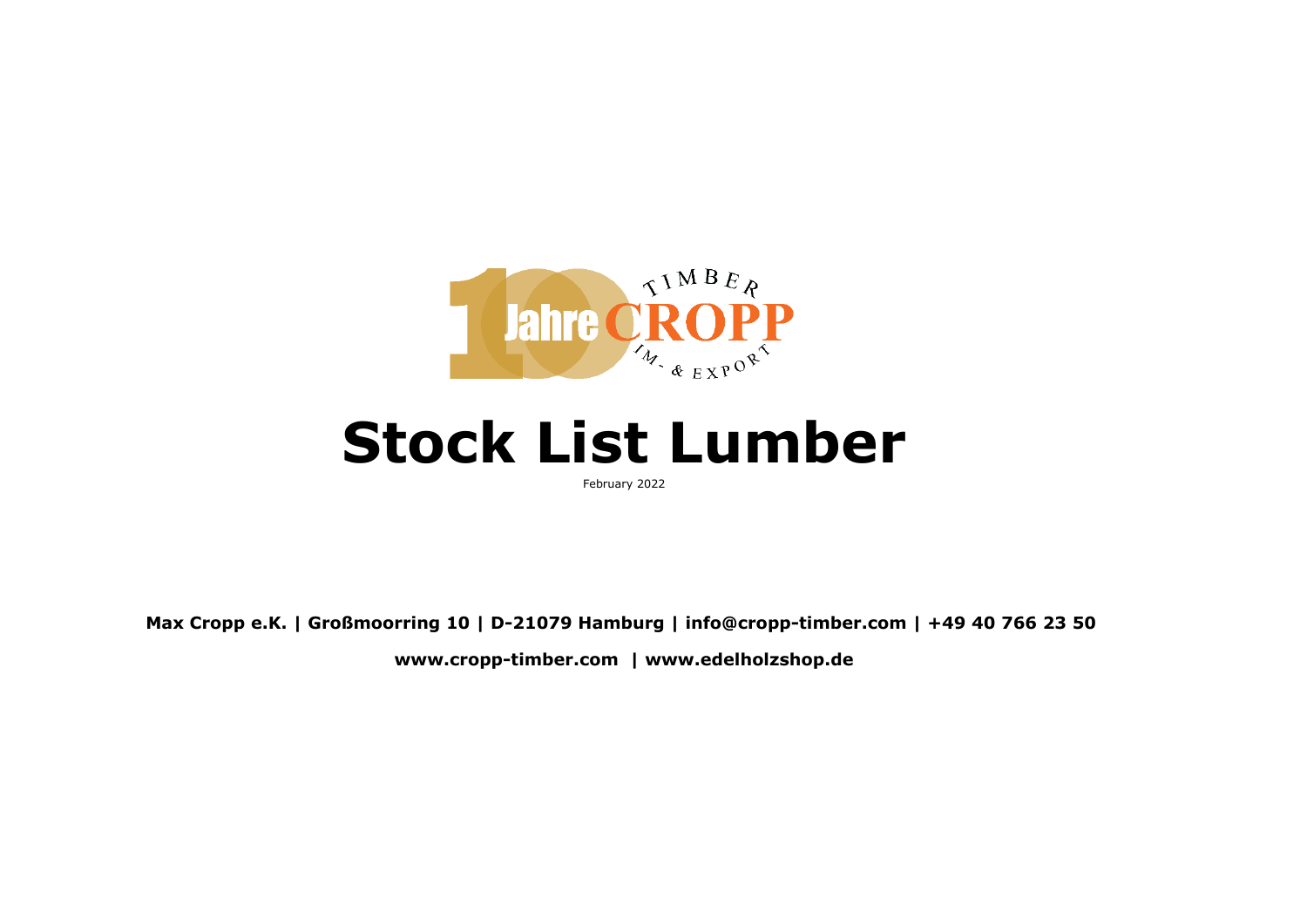

## **Max Cropp e.K. | Großmoorring 10 | D-21079 Hamburg | info@cropp-timber.com | +49 40 766 23 50 <br>
Feb 2022**

|                             |                                            | cbm            | cbm            | cbm            | cbm            | cbm            | cbm            | cbm            | Kanteln/     | Drechsel/       |                 |                        |
|-----------------------------|--------------------------------------------|----------------|----------------|----------------|----------------|----------------|----------------|----------------|--------------|-----------------|-----------------|------------------------|
| Name (EN)                   | <b>Bot. Name</b>                           | <b>26 mm</b>   | 35 mm          | 40 mm          | <b>52 mm</b>   | <b>65 mm</b>   | <b>80 mm</b>   | $100mm (+)$    | <b>Cants</b> | <b>Turnings</b> | <b>Flitches</b> | AD/KD                  |
| African Blackwood           | Dalbergia melanoxylon                      |                |                |                |                |                |                |                | X            | X               | X               | <b>AD</b>              |
| Afrormosia                  | Pericopsis elata                           |                | $\mathbf{1}$   |                |                |                |                |                |              |                 |                 | <b>KD</b>              |
| Afzelia                     | Afzelia spp.                               |                |                |                |                |                | $\overline{2}$ |                |              | $\times$        |                 | <b>AD</b>              |
| Afzelia - Burl              | Afzelia xylocarpa                          |                |                |                | $\overline{2}$ |                | 1              |                |              | X               |                 | <b>AD</b>              |
| Alder                       | Alnus glutinosa                            | $\overline{2}$ | 5 <sup>5</sup> | $\overline{2}$ |                |                |                |                |              | $\mathsf{X}$    |                 | <b>KD</b>              |
| Amarillo                    | Euxylophora paraensis                      |                |                |                |                |                |                |                | $\mathsf{x}$ |                 |                 | <b>AD</b>              |
| Amboina - Burl              | Pterocarpus indicus                        |                |                |                |                |                |                |                |              |                 |                 | <b>AD</b>              |
| Amouk                       | Detarium macrocarpum, Detarium senegalense |                |                |                | 3              |                | 2              |                |              |                 |                 | <b>KD</b>              |
| Anegré                      | Aningeria robusta                          |                |                |                |                |                |                |                |              | $\mathsf{x}$    |                 | <b>KD</b>              |
| Anegré - Figured            | Aningeria robusta                          |                |                |                |                |                |                |                |              |                 |                 | <b>KD</b>              |
| Apple                       | Malus spp.                                 | $\mathbf{1}$   |                | $\mathbf{1}$   |                |                |                |                |              | X               |                 | <b>AD</b>              |
| Ash, americ.                | Fraxinus americana                         |                |                |                |                |                |                |                |              |                 |                 | <b>KD</b>              |
| Ash, europ.                 | Fraxinus excelsior                         |                |                |                | 3              | $\overline{2}$ |                |                |              | X               |                 | <b>KD</b>              |
| Ash, europ.                 | Fraxinus excelsior                         | $\mathbf{1}$   | 6              | 1              | 51             | 21             | 5              |                |              | X               |                 | <b>KD</b>              |
| Ash, europ. - Burl          | Fraxinus excelsior                         |                |                |                | 6              | 6              | $\mathbf{1}$   |                |              | $\mathsf{X}$    |                 | <b>KD</b>              |
| Ash, europ. - Fiddleback    | Fraxinus excelsior                         | 5              | 1              |                | 26             | 3              | $\mathbf{1}$   |                |              | X               |                 | <b>KD</b>              |
| <b>Balsa</b>                | Ochroma lagopus                            |                |                |                |                |                |                |                |              |                 |                 | <b>KD</b>              |
| Beech - spalted             | Fagus sylvatica                            |                |                |                | 8              | 2              |                |                |              | X               |                 | $AD+KD$                |
| Beech - unsteamed           | Fagus sylvatica                            |                |                |                | $\overline{3}$ |                |                |                |              |                 |                 | <b>KD</b>              |
| Beech with heart            | Fagus sylvatica                            |                |                |                | $\mathbf{1}$   | $\overline{4}$ |                |                |              |                 |                 | <b>KD</b>              |
| <b>Birch</b>                | Betula spp.                                |                | $\overline{3}$ |                | 6              |                |                |                |              |                 |                 | <b>KD</b>              |
| Birch - African Birch       | Anogeissus leiocarpa                       |                |                |                | $\mathbf{1}$   |                |                |                |              | $\times$        |                 | <b>AD</b>              |
| Birch - IceBirch            | Betula spp.                                |                | $\overline{1}$ |                | $\overline{2}$ |                |                |                |              |                 |                 | <b>KD</b>              |
| Birch - MasurBirch          | Betula spp.                                |                |                | $\overline{2}$ | $\overline{2}$ |                |                |                |              | $\times$        |                 | <b>KD</b>              |
| <b>Black Limba</b>          | Terminalia superba                         |                |                |                | 34             |                |                |                |              | $\mathsf{X}$    |                 | <b>KD</b>              |
| Bloodwood                   | Brosimum paraense                          | 2              |                |                |                | $\mathbf{1}$   | $\mathbf{1}$   | $\mathbf{1}$   |              |                 |                 | <b>AD</b>              |
| <b>Bocote</b>               | Cordia eleagnoides                         | $\mathbf{1}$   | $\mathbf{1}$   |                |                |                |                |                | $\mathsf{X}$ | $\mathsf{x}$    |                 | <b>AD</b>              |
| Boxwood - Castello Boxwood  | Calycophyllum multiflorum                  |                |                |                | 10             | 10             |                |                | $\mathsf{X}$ |                 |                 | <b>AD</b>              |
| <b>Brazilian Tulipwood</b>  | Dalbergia decipularis/- frutescens         |                |                |                |                |                |                |                | $\mathsf{X}$ | $\times$        | $\mathsf{X}$    | <b>AD</b>              |
| Briar                       | Erica arborea                              |                |                |                |                |                |                |                |              | X               |                 | <b>AD</b>              |
| <b>Bubinga</b>              | Guibourtia demeusei/- tessmannii           |                |                |                | $\overline{5}$ | 1              | $\overline{2}$ | 25             | $\mathsf{x}$ | $\mathsf{X}$    |                 | <b>KD</b>              |
| Buckeye - Burl              | Aesculus californica                       |                |                |                |                |                |                |                |              | X               |                 | <b>KD</b>              |
| <b>Bulnesia</b>             | Bulnesia sarmientoi                        |                |                |                |                |                |                |                | $\mathsf{X}$ |                 |                 | <b>AD</b>              |
| Caesalpinea - Burl          | Delonix regia                              |                |                |                |                |                |                |                |              | X               |                 | <b>AD</b>              |
| Camphor - Burl              | Cinnamomum camphora                        |                |                |                |                |                |                |                |              | $\mathsf{X}$    |                 | <b>AD</b>              |
| Caniste - Burl              | Pouteria campechiana                       |                |                |                |                |                |                |                |              | X               |                 | AD                     |
| Cedar, Florida Cedar        | Juniperus virginiana                       |                |                |                | 8              |                |                |                |              | $\pmb{\times}$  |                 | <b>KD</b>              |
| Cedar, Lebanon Cedar        | Cedrus libani/- atlantica                  |                |                |                | $\overline{7}$ | 13             | 11             | $\overline{7}$ |              | $\mathsf{X}$    |                 | <b>KD</b>              |
| Cedar, Spanish/Brasil Cedar | Cedrela odorata                            |                |                |                | 11             | 11             |                |                |              | $\mathsf{X}$    |                 | <b>KD</b>              |
| Chechen - Burl              | Metopium brownei                           |                |                |                | $\mathbf{1}$   |                |                |                |              | X               |                 | <b>AD</b>              |
|                             |                                            |                |                |                | 5              |                |                |                | $\mathsf{X}$ | $\mathsf{X}$    |                 |                        |
| Cherry, Black               | Prunus serotina                            |                |                |                |                |                |                |                |              |                 |                 | <b>KD</b><br><b>KD</b> |
| Cherry, Black - Fiddleback  | Prunus serotina                            |                | $\mathbf{1}$   |                |                | 2              |                |                |              |                 |                 |                        |
| Cherry, europ.              | Prunus avium                               | $\mathbf{1}$   | 10             | $\mathbf{1}$   | 19             | $\overline{2}$ |                |                |              | X               |                 | <b>KD</b>              |
| Chestnut                    | Castanea sativa                            | $\mathbf{1}$   | 5              |                | 15             | 3              |                |                |              | $\mathsf{X}$    |                 | <b>KD</b>              |
| Chestnut, Horse-Chestnut    | Aesculus sp.                               |                |                |                | $\mathbf{1}$   |                |                |                |              |                 |                 | <b>KD</b>              |
| Cocobolo Rosewood           | Dalbergia tucurensis/- retusa              |                |                |                |                |                |                |                | $\times$     | Χ               | X               | AD                     |
| Cocus                       | Brya ebenus                                |                |                |                |                |                |                |                | $\mathsf{X}$ |                 |                 | <b>AD</b>              |
| Curupay Negro               | Anadenanthera colubrina                    |                |                |                | 8              |                |                |                | X            | Χ               |                 | KD                     |
| Douglas fir                 | Pseudotsuga menziesii                      | 5              | $\overline{4}$ |                | $\mathbf{1}$   | 16             |                |                |              |                 |                 | <b>KD</b>              |
| Douka                       | Tieghemella heckelii                       | $\overline{2}$ |                |                | $\overline{2}$ |                |                |                |              |                 |                 | <b>KD</b>              |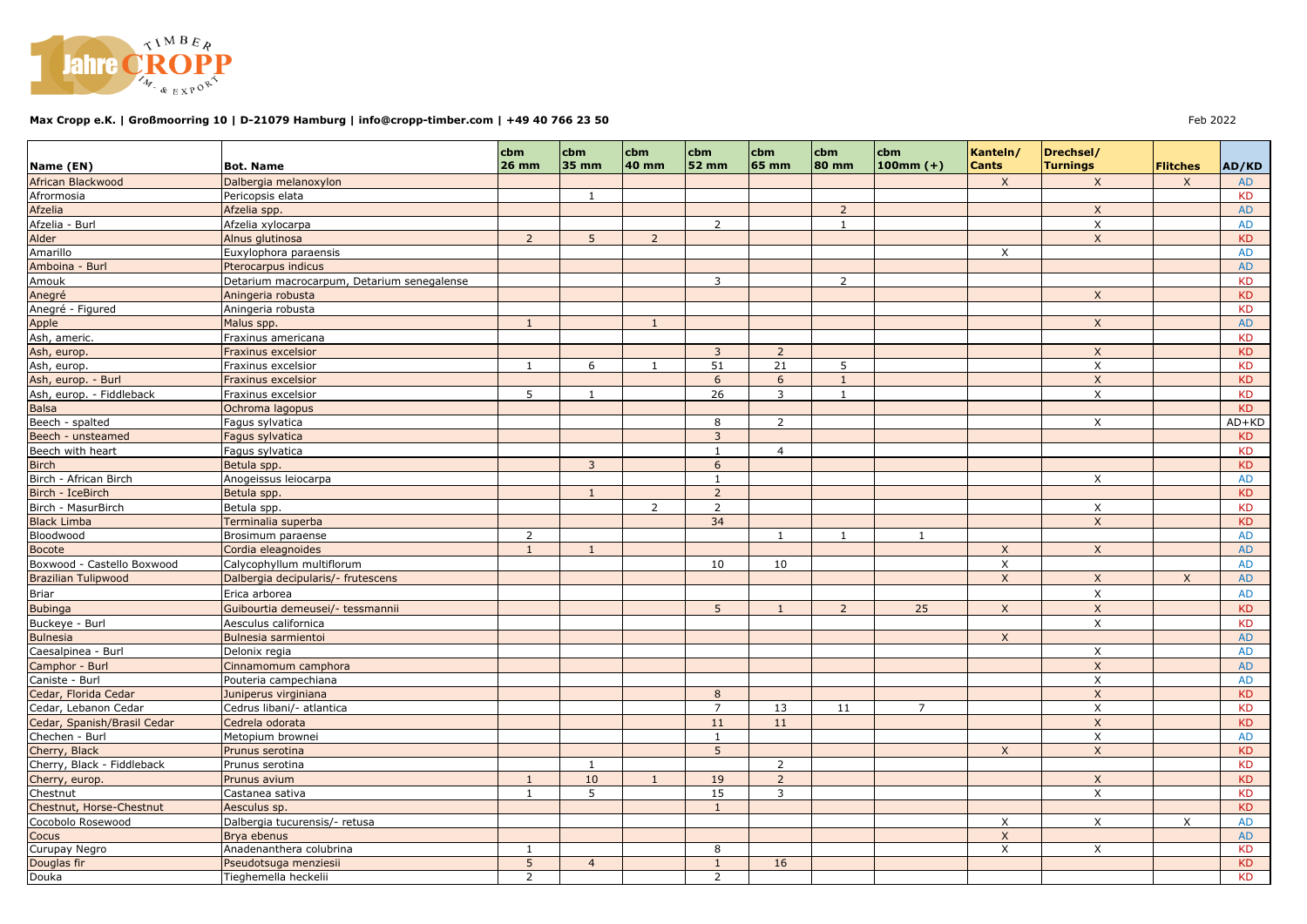|                                |                                          | cbm               | cbm            | cbm          | cbm                            | cbm            | cbm            | cbm         | Kanteln/     | Drechsel/       |                           |                        |
|--------------------------------|------------------------------------------|-------------------|----------------|--------------|--------------------------------|----------------|----------------|-------------|--------------|-----------------|---------------------------|------------------------|
| Name (EN)                      | Bot. Name                                | 26 mm             | 35 mm          | 40 mm        | 52 mm                          | 65 mm          | 80 mm          | $100mm (+)$ | Cants        | <b>Turnings</b> | <b>Flitches</b>           | AD/KD                  |
| Ebiara                         | Berlinia spp.                            |                   |                |              |                                |                |                |             |              | Χ               |                           | <b>KD</b>              |
| Ebony                          | Diospyros crassiflora                    |                   |                |              | 5                              |                |                |             | $\mathsf{X}$ | $\mathsf{X}$    | $\boldsymbol{\mathsf{X}}$ | <b>AD</b>              |
| Ebony - Macassar Ebony         | Diospyros celebica                       | $\overline{2}$    |                |              | -1                             |                |                |             | X            | X               | X                         | <b>AD</b>              |
| Ebony - Royal White Ebony      | Diospyros malabarica                     |                   |                |              |                                |                |                |             | $\mathsf{X}$ | X               | X                         | <b>AD</b>              |
| Elm                            | Ulmus spp.                               | $\overline{2}$    | 9              |              | 40                             | $\overline{7}$ |                |             |              | X               |                           | <b>KD</b>              |
| Elm - Bog                      | Ulmus spp.                               |                   |                |              |                                |                |                |             |              | X               |                           | AD.                    |
| Elm - Burl                     | Ulmus spp.                               |                   |                |              |                                |                |                |             |              | X               |                           | <b>AD</b>              |
| European Planetree             | Platanus spp.                            |                   |                |              | 15                             | $\overline{3}$ | $\mathbf{1}$   |             |              | $\mathsf{X}$    |                           | <b>KD</b>              |
| Flexuosa - Burl                | Agonis flexuosa                          |                   |                |              |                                |                |                |             |              | X               |                           | <b>AD</b>              |
| Gleditschie                    | Euphorbia milii                          |                   |                |              |                                |                |                |             |              | $\mathsf{X}$    |                           | <b>AD</b>              |
| Golden Madrone - Burl          | Olearia agrophylla                       |                   |                |              |                                |                |                |             |              | X               |                           | <b>AD</b>              |
| Golden Rain                    | Laburnum                                 |                   |                |              |                                |                |                |             |              | $\mathsf{X}$    |                           | <b>AD</b>              |
| Goldfield - Burl               | Eucaliptus diversicolor                  |                   |                |              |                                |                |                |             |              | X               |                           | <b>AD</b>              |
| Grasstree                      | Xanthorrhoea spp.                        |                   |                |              |                                |                |                |             |              | $\mathsf{X}$    |                           | <b>AD</b>              |
| Hickory                        | Carya tomentosa                          |                   |                |              |                                |                |                |             |              | X               |                           | <b>KD</b>              |
| <b>Honduras Rosewood</b>       | Dalbergia stevensonii                    | $\overline{7}$    |                |              | 5                              |                |                |             | $\mathsf{X}$ | X               | $\times$                  | <b>AD</b>              |
| Hornbeam                       | Carpinus betulus                         |                   |                |              | 1                              | $\overline{2}$ |                |             |              |                 |                           | <b>AD</b>              |
| Iroko                          | Milicia excelsa                          |                   |                |              | 8                              | $\overline{7}$ |                |             |              | $\mathsf{X}$    |                           | <b>KD</b>              |
| Jackfruit - Burl               | Artocarpus heterophyllus                 |                   |                |              |                                |                |                |             |              | X               |                           | <b>AD</b>              |
| Jarrah - Burl                  | Eucaliptus marginata                     |                   |                |              |                                |                |                |             |              | $\mathsf{X}$    |                           | <b>AD</b>              |
| Jatoba                         | Hymenaea courbaril                       |                   |                |              | 6                              |                | 6              |             |              |                 |                           | <b>AD</b>              |
| Juniperus europ.               | Juniperus L.                             |                   | $\overline{1}$ |              | $\mathbf{1}$                   | $\mathbf{1}$   |                |             |              | X               |                           | <b>KD</b>              |
| Katalox                        | Swartzia cubensis                        |                   |                |              |                                |                |                |             | $\times$     | X               |                           | <b>AD</b>              |
| Kenthao Ironwood - Burl        | Schoutenia ovata                         |                   |                |              |                                |                |                |             |              | X               |                           | <b>AD</b>              |
| Kingwood                       | Dalbergia cearensis                      |                   |                |              |                                |                |                |             | $\times$     | $\sf X$         | $\times$                  | <b>AD</b>              |
| <b>Lacewood Brasil</b>         | Roupala montana                          |                   |                |              |                                |                |                |             |              | $\mathsf{X}$    |                           | <b>KD</b>              |
| Lagerströmia - Burl            | Lagerströmia sp.                         |                   |                |              |                                |                |                |             |              | X               |                           | <b>AD</b>              |
| Larch                          | Larix spp.                               | 1                 | $\mathbf{1}$   |              | $\overline{3}$                 |                |                |             |              |                 |                           | <b>KD</b>              |
| Laurel - Burl                  | Laurelia sempervirens                    |                   |                |              |                                |                |                |             |              | X               |                           | AD                     |
| Lignum Vitae                   | Guaiacum sanctum/- coulteri/- officinale |                   |                |              |                                |                |                |             |              |                 |                           | <b>AD</b>              |
| Lignum Vitae - logs            | Guaiacum sanctum/- coulteri/- officinale |                   |                |              |                                |                |                |             |              |                 |                           | AD                     |
| Lime                           | Tilia vulgaris/- platyphyllos            |                   |                |              | 17                             |                | 16             | 16          |              | X               |                           | <b>AD</b>              |
| Madrone - Burl                 |                                          |                   |                |              |                                |                |                |             |              | X               |                           | AD                     |
| Mahogany, Khaya                | Arbutus menziesii<br>Khaya ivorensis     |                   |                |              |                                |                |                |             |              |                 |                           | <b>KD</b>              |
| Mahogany, Sapeli               | Entandophragma cylindricum               |                   |                |              | 5                              | $\overline{2}$ | 2              |             |              | X               |                           | KD                     |
| Mahogany, Sapeli - Pommele     | Entandophragma cylindricum               |                   |                |              | 5                              |                |                |             |              | $\times$        |                           | <b>KD</b>              |
| Mahogany, Sipo                 | Entandophragma utile                     |                   |                |              | 5                              |                |                |             |              |                 |                           | <b>KD</b>              |
| Mahogany, Swietenia            | Swietenia macrophylla                    | $\overline{4}$    |                |              |                                | $\overline{2}$ | 1              |             |              | $\mathsf{X}$    |                           | <b>KD</b>              |
| Maple - Burl                   | Acer pseudoplatanus                      |                   |                |              | $\mathbf{1}$                   | 2              |                |             |              | X               |                           | <b>KD</b>              |
| Maple - Hardmaple              | Acer saccharum                           |                   |                |              |                                |                |                |             |              |                 |                           | <b>KD</b>              |
| Maple - Softmaple              | Acer macrophyllum                        |                   |                |              | $\overline{4}$                 |                |                |             |              | X               |                           | KD                     |
| Maple - Softmaple - Fiddleback | Acer macrophyllum                        |                   |                |              | $\overline{3}$                 | 1              | 1              |             |              | $\mathsf{X}$    |                           | <b>KD</b>              |
| Maple - Softmaple - Quilted    | Acer macrophyllum                        | 1                 |                |              | $\mathbf{1}$                   |                |                |             |              | X               |                           | <b>KD</b>              |
| Maple - Sugar Maple            | Acer platanoides                         |                   |                |              | $\mathbf{1}$                   | 5 <sup>5</sup> |                |             |              |                 |                           | <b>KD</b>              |
| Maple - Sycamore               | Acer pseudoplatanus                      | 5                 | 1              | $\mathbf{1}$ | 44                             | 23             |                |             | $\times$     | Χ               |                           | <b>KD</b>              |
| Maple - Sycamore - Fiddleback  | Acer pseudoplatanus                      | $\mathbf{1}$      |                |              | 26                             | $\overline{3}$ |                |             | $\mathsf{X}$ | $\mathsf{X}$    |                           | <b>KD</b>              |
| Mara                           | Albizia lebbeck                          |                   |                |              |                                |                |                |             |              |                 |                           | <b>AD</b>              |
| Marblewood                     |                                          |                   |                |              |                                |                |                |             | $\mathsf{X}$ |                 |                           | <b>AD</b>              |
|                                | Zygia racemosa                           |                   |                |              |                                | 1              |                |             |              | $\mathsf{X}$    |                           | <b>KD</b>              |
| Moabi                          | Baillonelle toxisperma                   |                   |                |              | $\mathbf{1}$<br>$\overline{3}$ | 3              | 3              |             |              |                 |                           | <b>KD</b>              |
| Moabi - Figured                | Baillonelle toxisperma                   |                   |                |              |                                |                |                |             |              |                 |                           |                        |
| Mopane                         | Colophospermum mopane                    |                   | $\mathbf{1}$   |              | $\mathbf{1}$                   |                |                |             | X            |                 |                           | <b>AD</b>              |
| Morado Rosewood                | Machaerium scleroxylum                   |                   |                |              |                                |                | 1              | 1           | $\mathsf{X}$ | $\mathsf{X}$    |                           | <b>AD</b>              |
| Movingui                       | Distemonathus benthamianus               |                   |                |              |                                |                |                |             |              |                 |                           | <b>KD</b>              |
| Mulberry                       | Morus nigra                              |                   | 7              |              |                                |                |                |             |              |                 |                           | <b>KD</b>              |
| Oak                            | Quercus spp.                             | 3<br>$\mathbf{1}$ |                |              | 53                             | 27             |                | 1           |              | X               |                           | <b>KD</b>              |
| Oak - Bogoak<br>Oak - Red Oak  | Quercus spp.                             |                   |                |              | $\overline{4}$                 |                |                |             |              | $\mathsf{X}$    |                           | <b>AD</b><br><b>KD</b> |
| Oak - Rosary Oak               | Quercus rubra                            |                   |                |              |                                | 12<br>12       |                |             |              |                 |                           | <b>KD</b>              |
| Oak - Smoked Oak               | Quercus spp.                             | 3<br>1            | 8              | 4            | 32<br>10                       | $\overline{4}$ | $\overline{3}$ |             |              | X               |                           | KD                     |
|                                | Quercus spp.                             |                   |                |              |                                |                |                |             |              |                 |                           |                        |